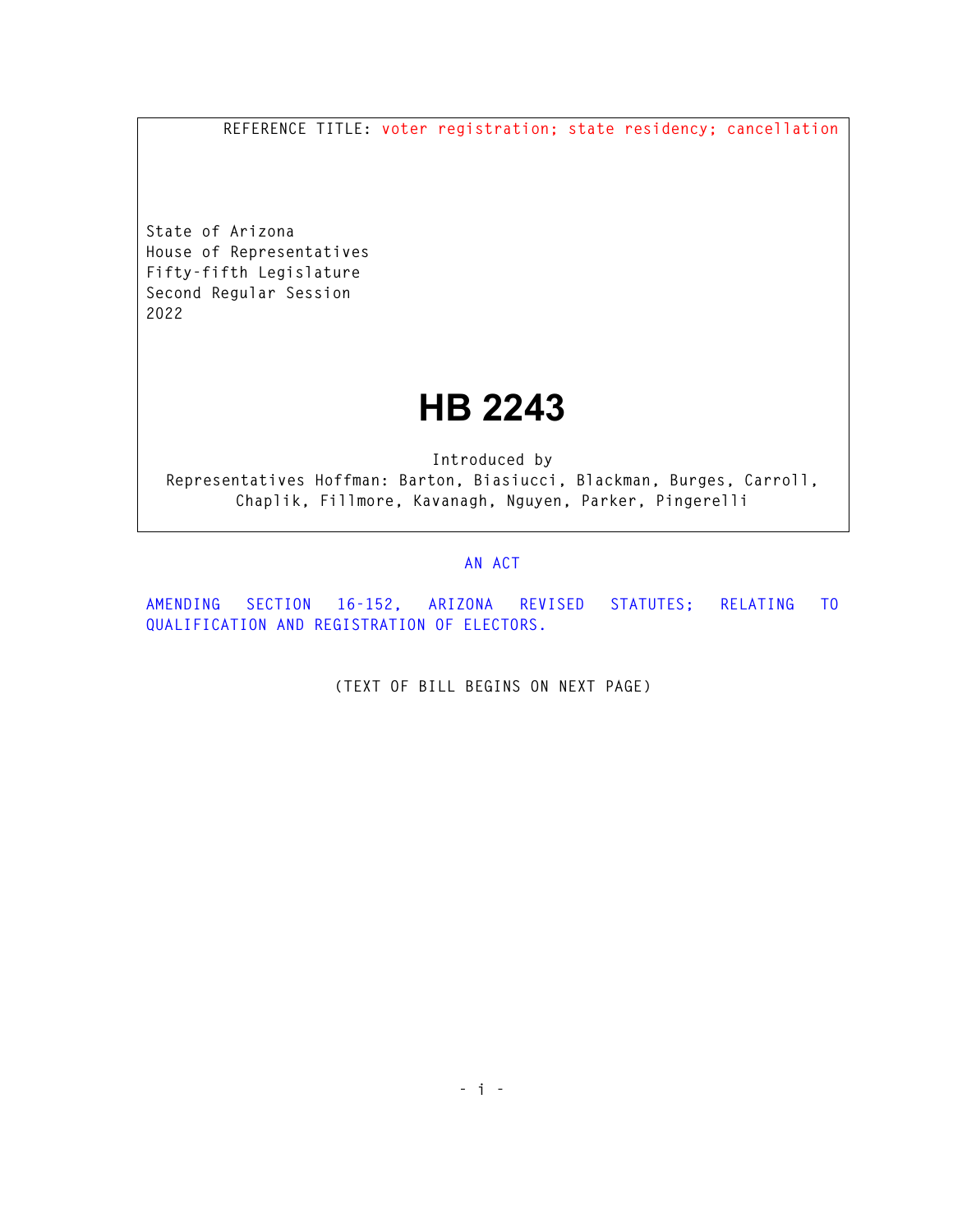**1 Be it enacted by the Legislature of the State of Arizona: 2 Section 1. Section 16-152, Arizona Revised Statutes, is amended to 3 read: 4 16-152. Registration form 5 A. The form used for the registration of electors shall contain: 6 1. The date the registrant signed the form. 7 2. The registrant's given name, middle name, if any, and surname. 8 3. The complete address of the registrant's actual place of 9 residence, including street name and number, apartment or space number, 10 city or town and zip code, or such description of the location of the 11 residence that it can be readily ascertained or identified. 12 4. The registrant's complete mailing address, if different from the 13 residence address, including post office address, city or town, zip code 14 or other designation used by the registrant for receiving mail. The form 15 shall also include a line for the registrant's e-mail address (optional to 16 registrant). 17 5. The registrant's party preference. The two largest political 18 parties that are entitled to continued representation on the ballot shall 19 be listed on the form in the order determined by calculating which party 20 has the highest number of registered voters at the close of registration 21 for the most recent general election for governor, then the second 22 highest. The form shall allow the registrant to circle, check or 23 otherwise mark the party preference and shall include a blank line for 24 other party preference options. 25 6. The registrant's telephone number, unless unlisted. 26 7. The registrant's state or country of birth. 27 8. The registrant's date of birth. 28 9. The registrant's occupation. 29 10. The registrant's Indian census number (optional to registrant). 30 11. The registrant's father's name or mother's maiden name. 31 12. One of the following identifiers for each registrant: 32 (a) The Arizona driver license number of the registrant or 33 nonoperating identification license number of the registrant that is 34 issued pursuant to section 28-3165. 35 (b) If the registrant does not have an Arizona driver license or 36 nonoperating identification license, the last four digits of the 37 registrant's social security number. 38 (c) If the registrant does not have an Arizona driver license or 39 nonoperating identification license or a social security number and the 40 registrant attests to that, a unique identifying number consisting of the 41 registrant's unique identification number to be assigned by the secretary 42 of state in the statewide electronic voter registration database. 43 13. A statement as to whether or not the registrant is currently 44 registered in another state, county or precinct, and if so, the name, 45 address, county and state of previous registration.**